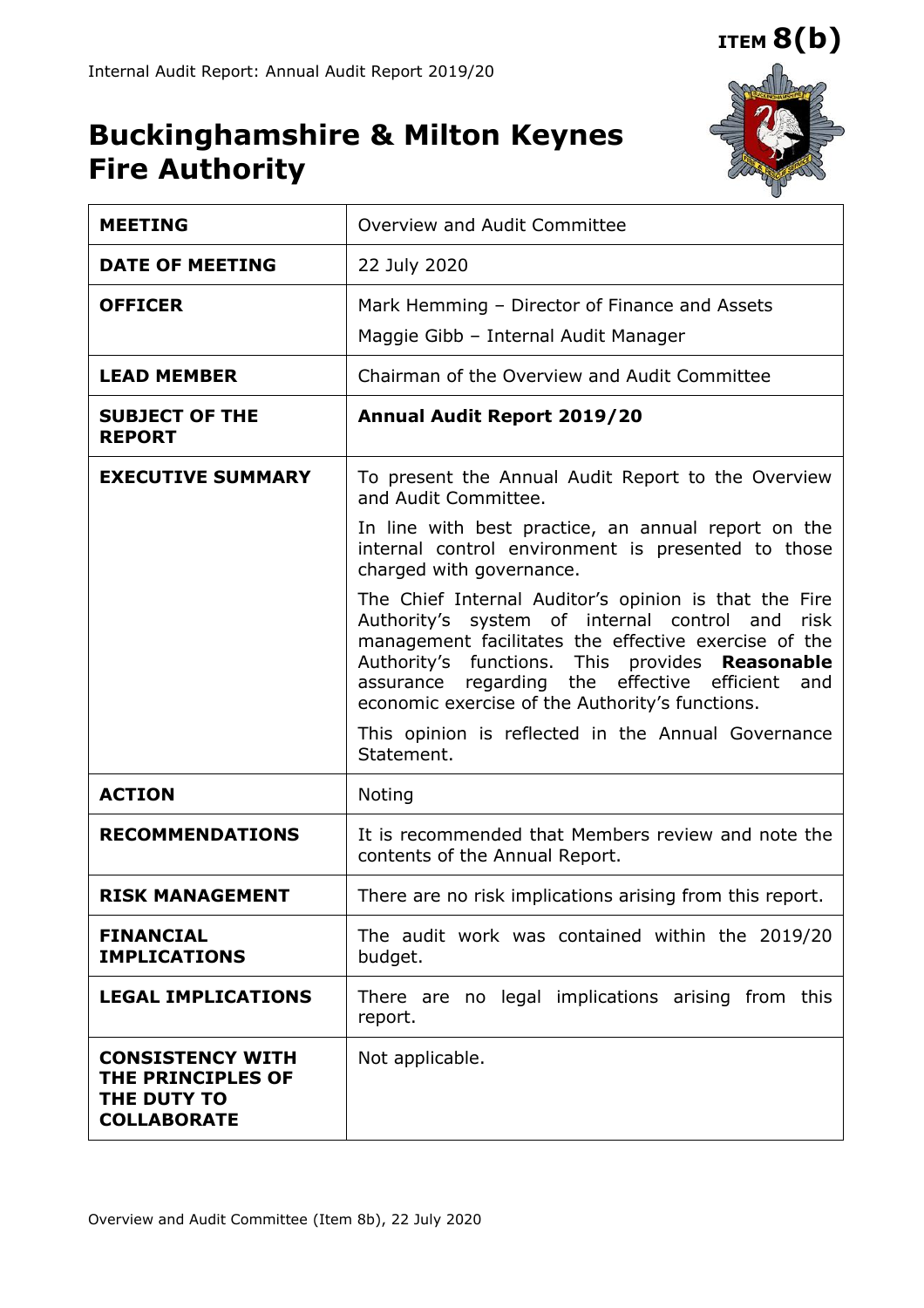| <b>HEALTH AND SAFETY</b>                                                                                                                                                            | There are no health and safety implications arising<br>from this report.                       |  |  |
|-------------------------------------------------------------------------------------------------------------------------------------------------------------------------------------|------------------------------------------------------------------------------------------------|--|--|
| <b>EQUALITY AND</b><br><b>DIVERSITY</b>                                                                                                                                             | There are no equality and diversity implications arising<br>from this report.                  |  |  |
| <b>USE OF RESOURCES</b><br>Communication and progress monitoring<br>All audits, follow up reports and further updates will be<br>submitted to SMB and Overview and Audit Committee. |                                                                                                |  |  |
| <b>PROVENANCE SECTION</b><br>&<br><b>BACKGROUND PAPERS</b>                                                                                                                          | Internal Audit Plan 2019/20<br>Internal Audit reports taken to Overview and Audit<br>Committee |  |  |
| <b>APPENDICES</b>                                                                                                                                                                   | Appendix A - Annual Audit Report 2019/20                                                       |  |  |
| <b>TIME REQUIRED</b>                                                                                                                                                                | 10 minutes.                                                                                    |  |  |
| <b>REPORT ORIGINATOR</b><br><b>AND CONTACT</b>                                                                                                                                      | Maggie Gibb - Internal Audit Manager<br>Maggie.Gibb@buckinghamshire.gov.uk<br>01296 387327     |  |  |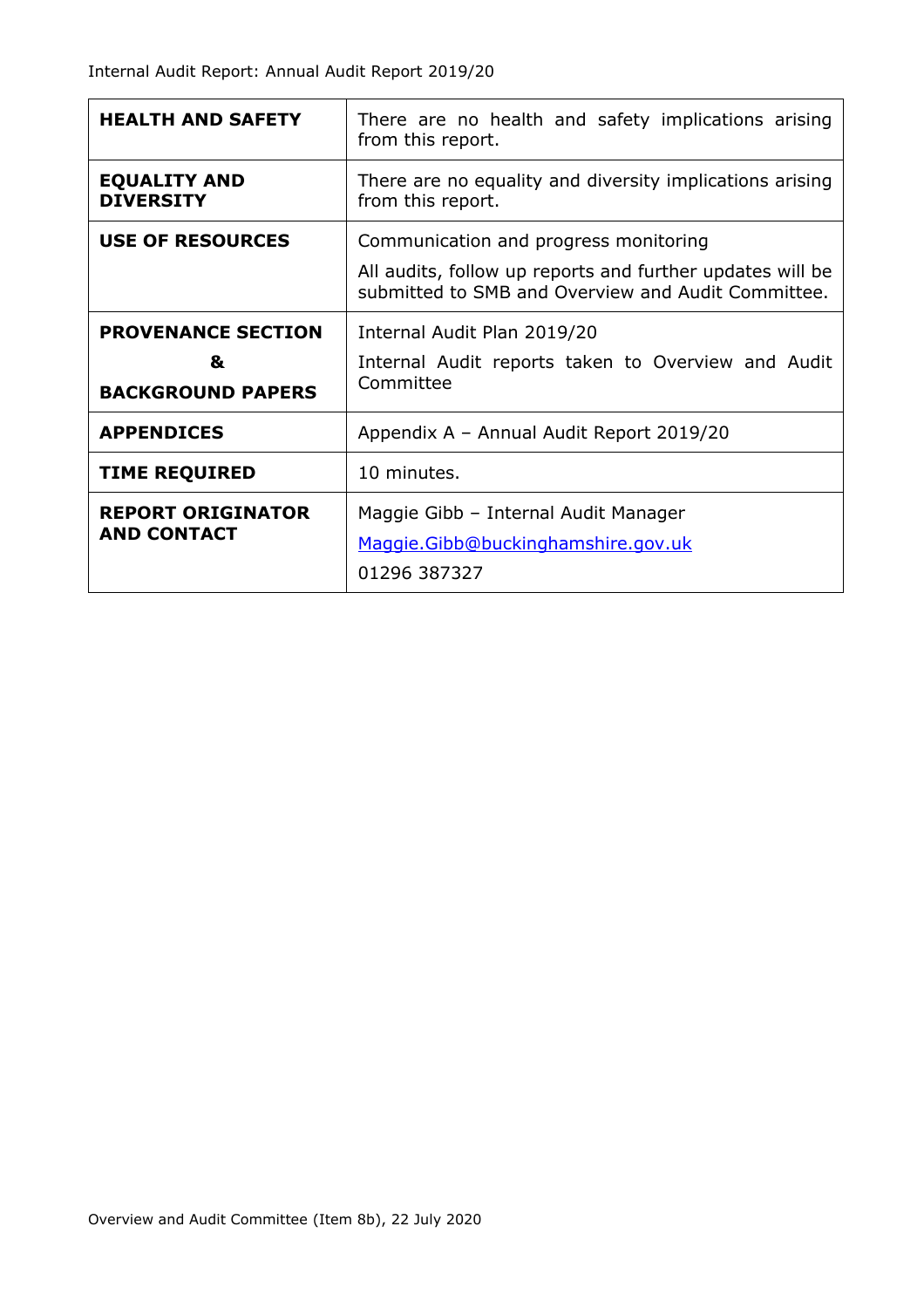# **Buckinghamshire & Milton Keynes Fire Authority**



**Internal Audit Service Annual Report of the Chief Internal Auditor 2019/20** 

**July 2020**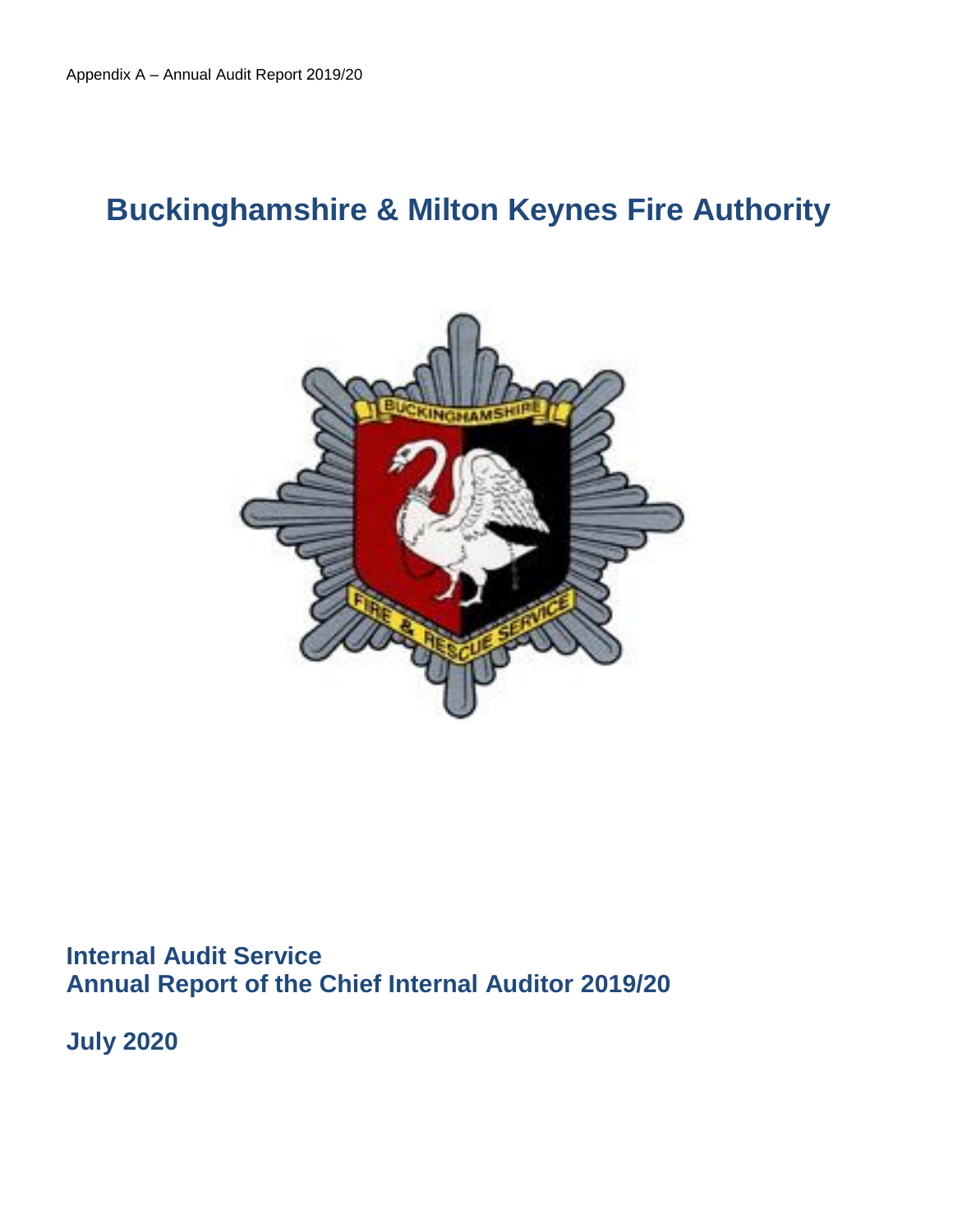#### 1. **Introduction**

- 1.1 This report outlines the Internal Audit work undertaken by the Internal Audit Service for the year ending 31 March 2020, and seeks to provide an opinion on the adequacy of the control environment detailing the incidences of any significant control failings or weaknesses.
- 1.2 The Account and Audit Regulations require the Fire Authority to maintain an adequate and effective Internal Audit Service in accordance with proper internal audit practices. The CIPFA Public Sector Internal Audit Standards (PSIAs), which sets out proper practice for Internal Audit, requires the Chief Internal Auditor to provide an annual report to those charged with governance, which should include an opinion on the overall adequacies of the internal control environment.

#### 2. **Responsibilities**

- 2.1 The PSIA's define internal auditing as "an independent, objective assurance and consulting activity designed to add value and improve an organisation's operations. It helps an organisation accomplish its objectives by bringing a systematic, disciplined approach to evaluate and improve the effectiveness of risk management, control and governance processes."
- 2.2 Internal Audit is not responsible for the control system. It is a management responsibility to develop and maintain the internal control framework and to ensure compliance. It is the responsibility of Internal Audit to form an independent opinion on the adequacy of the system of internal control. This opinion should be used as a key strand of the assurance framework which management use to develop their Annual Governance Statement.
- 2.3The role of the internal audit service is to provide management with an objective assessment of whether systems and controls are working properly. It is a key part of the Authority's internal control system because it measures and evaluates the adequacy and effectiveness of other controls so that:
	- $\triangleright$  The Fire Authority can establish the extent to which they can rely on the whole system; and
	- $\triangleright$  Individual managers can establish how reliable the systems and controls for which they are responsible are.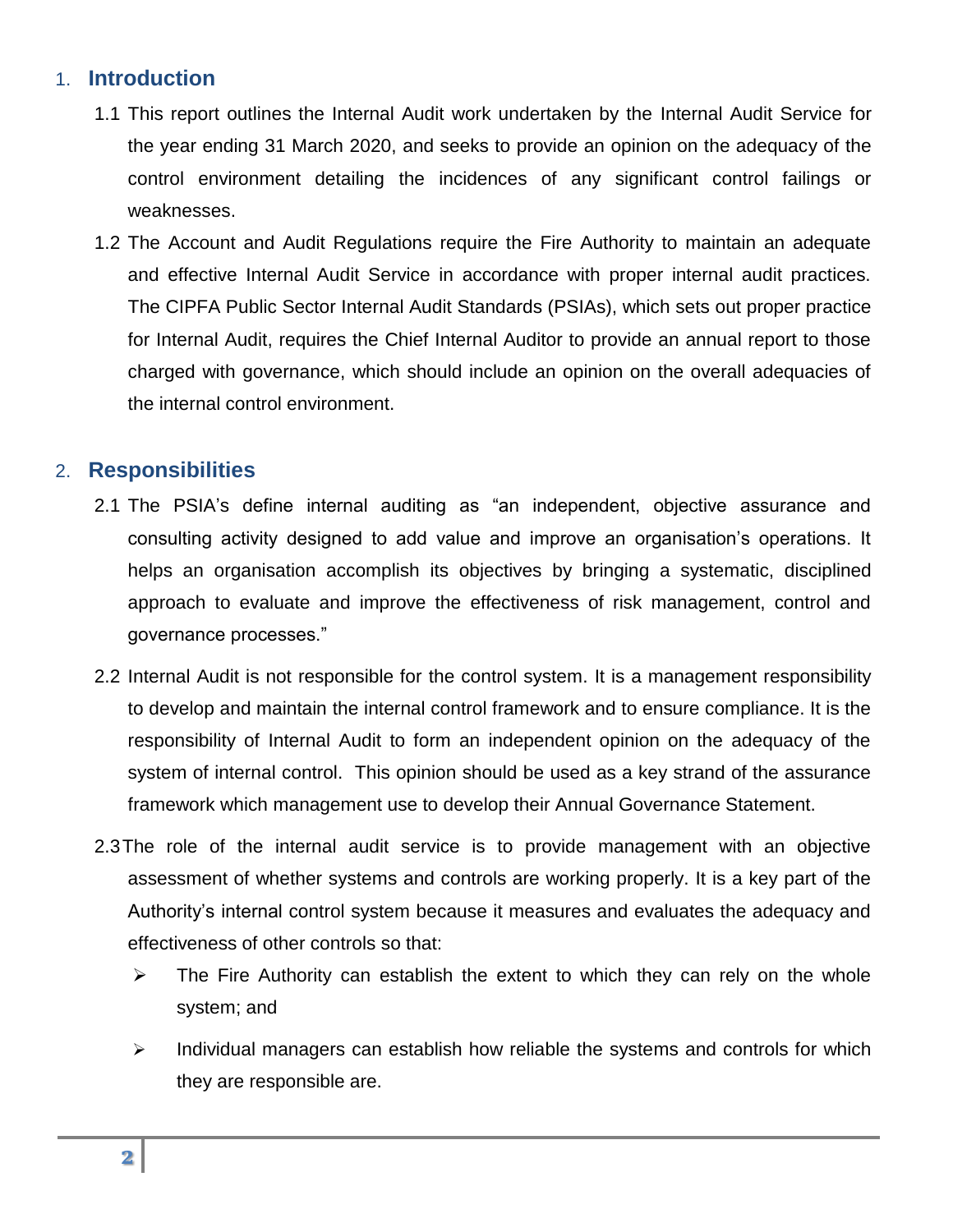### 3. **Chief Internal Auditor Opinion**



*\* See Appendix 3 for definitions of the assurance opinions.*

- 3.1 Based on the audit work undertaken, our experience and knowledge of previous years' performance and the current climate in which the Authority is operating, in my opinion the system of internal control provides reasonable assurance regarding the effective, efficient and economic exercise of the Authority's functions. Findings raised from the 2019/20 internal audit reviews have not identified any material weaknesses to the internal control framework. Overall, the Fire Authority has continued to demonstrate a robust and effective internal control and risk management environment.
- 3.2 The Chief Internal Auditor would like to acknowledge the report from Her Majesty's Inspectorate of Constabulary and Fire & Rescue Services (HMICFRS) issued in December 2019 which concluded that the Fire Authority 'requires Improvement'. It should be noted that the conclusion of the inspection does not impact on my opinion on the adequacy and effectiveness of the Authority's internal control framework. However it should be recognised that the inspection has highlighted some fundamental risks that may impact the Authority's ability to achieve objectives. The Chief Internal Auditor is confident that Senior Officers in the Authority take the inspection findings seriously and with a strong improvement programme, clear deadlines and a robust governance framework which includes the Overview and Audit Committee scrutiny, the identified weaknesses will be addressed.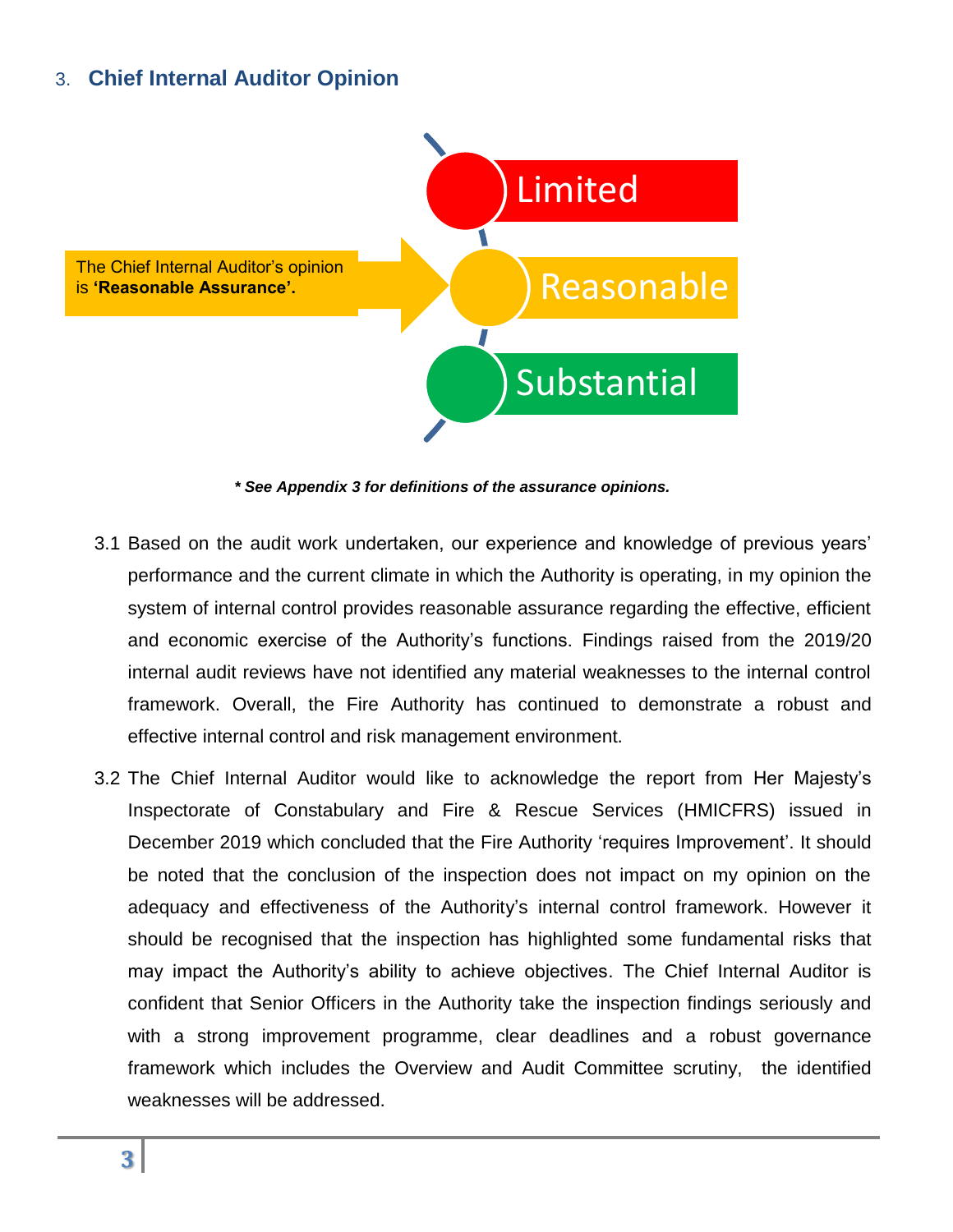### 4. **Basis of Audit Opinion**

- 4.1The Internal Audit Service operates in accordance with the Public Sector Internal Audit Standards (PSIAs). The Audit Strategy complies with the PSIAs and is summarised within the Service Level Agreement. This requires Internal Audit to objectively examine, evaluate and report on the adequacy of internal control as a contribution to the proper, economic, efficient and effective use of resources.
- 4.2The Internal Audit Plan was developed in consultation with the Director of Finance and Assets to focus specifically on financial management, corporate processes and key risk areas. There were no constraints placed on the scope of audit work in the year and there were sufficient resources to provide an adequate and effective audit coverage. The Internal Audit Plan was approved by the Overview and Audit Committee.
- 4.3 The strategy for delivery of the Internal Audit Service is reviewed triennially and subject to the approval of the Overview and Audit Committee.

4.4In arriving at our opinion, we have taken into account:

- $\triangleright$  The results of all audits undertaken as part of the 2019/20 Internal Audit Plan-**Appendix 1**.
- $\triangleright$  The results of follow-up action taken in respect of audits from previous years **Appendix 2**.
- $\triangleright$  Whether or not any 'high' priority recommendations have not been accepted by management and the consequent risks.
- $\triangleright$  The effects of any material changes in the Authority's objectives or activities.
- $\triangleright$  Whether or not any limitations have been placed on the scope of internal audit.
- $\triangleright$  Findings of work performed by other assurance providers (e.g. the External Auditors who we have liaised with throughout the year in order to share information and reduce any duplication of audit activity).
- $\triangleright$  The scope of the internal control environment which comprises the whole framework of systems and controls established to manage BMKFRS to ensure that its objectives are met.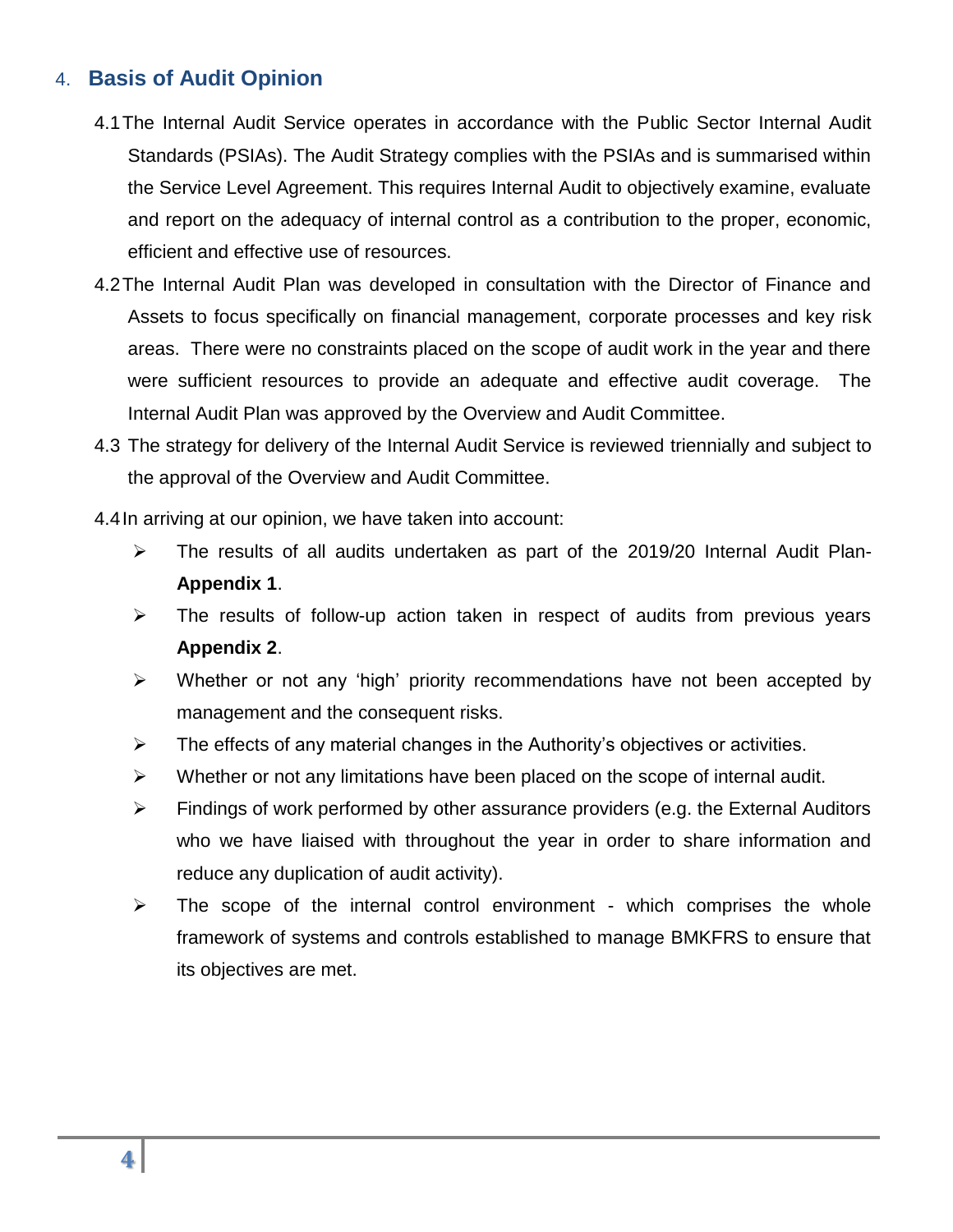4.5 It should be noted that the Chief Internal Auditor opinion does not imply that Internal Audit has reviewed **all** risks relating to the Fire Authority. The most that the Internal Audit Service can provide to the Accountable Officers and Overview and Audit Committee is a **reasonable** assurance that there are no major weaknesses in control processes. The matters raised in this report are only those which came to our attention during our internal audit work and are not necessarily a comprehensive statement of all the weaknesses that exist, or of all the improvements that may be required.

#### 5. **Anti-Fraud**

5.1 There have been no suspected frauds or financial irregularity brought to the attention of the Chief Internal Auditor during 2019/20. Throughout the year we continued to work closely with the Director of Finance and Assets on fraud awareness and our work on the core financial systems included a review of the key anti-fraud controls.

#### 6. **The Internal Audit Team**

- 6.1 The Internal Audit Service is provided by the Business Assurance Team at Buckinghamshire Council. All staff are qualified or part-qualified with either ACCA, CIIA, QICA or AAT qualifications, and all audit work is subject to a rigorous quality assurance process.
- 6.2 The quality of work is assured through the close supervision of staff and the subsequent review of reports, audit files and working papers by an Audit Manager. Exit meetings are held with the relevant officers to ensure factual accuracy of findings and subsequent reporting, and to agree appropriate action where additional risk mitigation is required.

#### 7. **Our Performance**

- 7.1 With effect from 1 April 2013, the Public Sector Internal Audit Standards were introduced as mandatory guidance that constitutes the principles of the fundamental requirements for the professional practice of internal auditing within the public sector.
- 7.2 We continue to monitor our performance standards as outlined in the service level agreement. This includes ensuring requests for assistance with suspected cases of fraud (% of responses made within 24 working hours) as appropriate and also monitor relationship management issues in the areas of: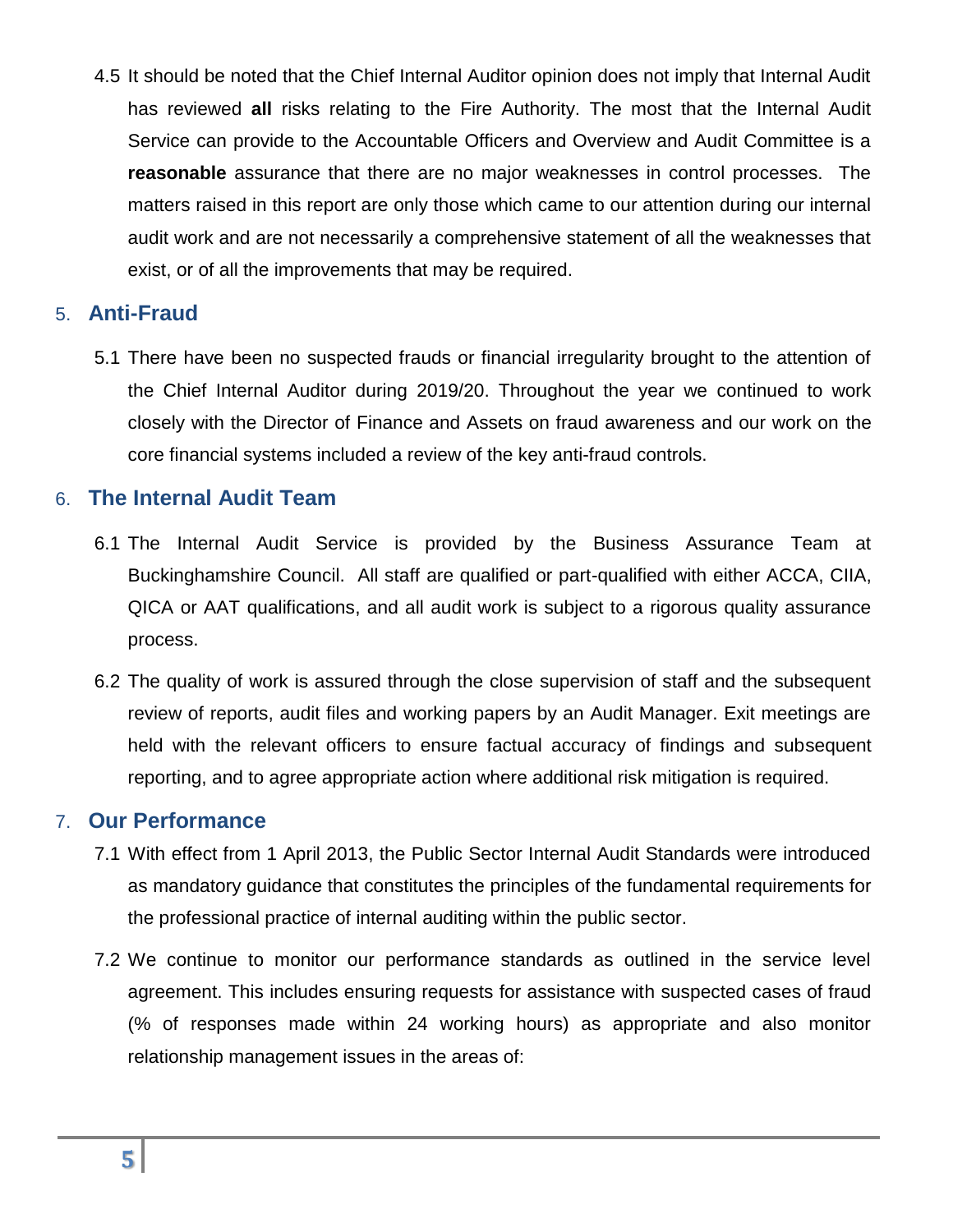- $\triangleright$  Timeliness
- $\triangleright$  Willingness to cooperate/helpfulness
- **EXEC** Responsiveness
- $\triangleright$  Methodical approach to dealing with requests
- $\triangleright$  Quality of work/service provided
- 7.3 The 2019/20 Internal Audit Strategy set out seven performance indicators that the Internal Audit Service was measured against. Below is a summary of our performance against the set indicators:

| <b>Performance Measure</b>                                                                         | <b>Method</b><br><b>Target</b>                                                                                                                                                                         |                                                                  | 19/20 Results                                                  |
|----------------------------------------------------------------------------------------------------|--------------------------------------------------------------------------------------------------------------------------------------------------------------------------------------------------------|------------------------------------------------------------------|----------------------------------------------------------------|
| <b>Elapsed time between start</b><br>of the audit (opening<br>meeting) and Exit Meeting.           | Target date agreed for each<br>assignment by the Audit manager,<br>stated on Terms of Reference, but<br>should be no more than 3 X the<br>total audit assignment days<br>(excepting annual leave etc.) | <b>Internal Audit</b><br>Performance<br><b>Monitoring System</b> | 80%                                                            |
| <b>Elapsed Time for</b><br>completion of audit work<br>(exit meeting) to issue of<br>draft report. | <b>Internal Audit</b><br>Performance<br>15 Days<br><b>Monitoring System</b>                                                                                                                            |                                                                  | 80%                                                            |
| <b>Elapsed Time between</b><br>issue of Draft report and<br><b>issue of Final Report</b>           | 15 Days                                                                                                                                                                                                | <b>Internal Audit</b><br>Performance<br><b>Monitoring System</b> | *100%                                                          |
| % of Internal Audit Planned<br><b>Activity delivered by 30</b><br><b>April 2019</b>                | <b>Internal Audit</b><br>100% of Plan by End of April<br>Performance<br>2019<br><b>Monitoring System</b>                                                                                               |                                                                  | 80%                                                            |
| % of High and Medium<br>priority recommendations<br>followed up after<br>implementation date       | All High and Medium<br>recommendations followed up<br>within three months of the date of<br>expected implementation                                                                                    | <b>Internal Audit</b><br>Performance<br><b>Monitoring System</b> | 100%                                                           |
| <b>Customer satisfaction</b><br>questionnaire (Audit<br><b>Assignments)</b>                        | Overall customer satisfaction 95%                                                                                                                                                                      | Questionnaire                                                    | $*$ Nil $-$<br>questionnaires<br>not utilised for<br>this year |

*\* Please note that measure looks as the timeliness of reporting by the team, and delays caused by the auditees are not factored in.*

*\*\* Whilst questionnaires were not utilised for 19/20, feedback was provided on completion of each audit and is also discussed as part of the regular meetings with the Director of Finance & Assets.*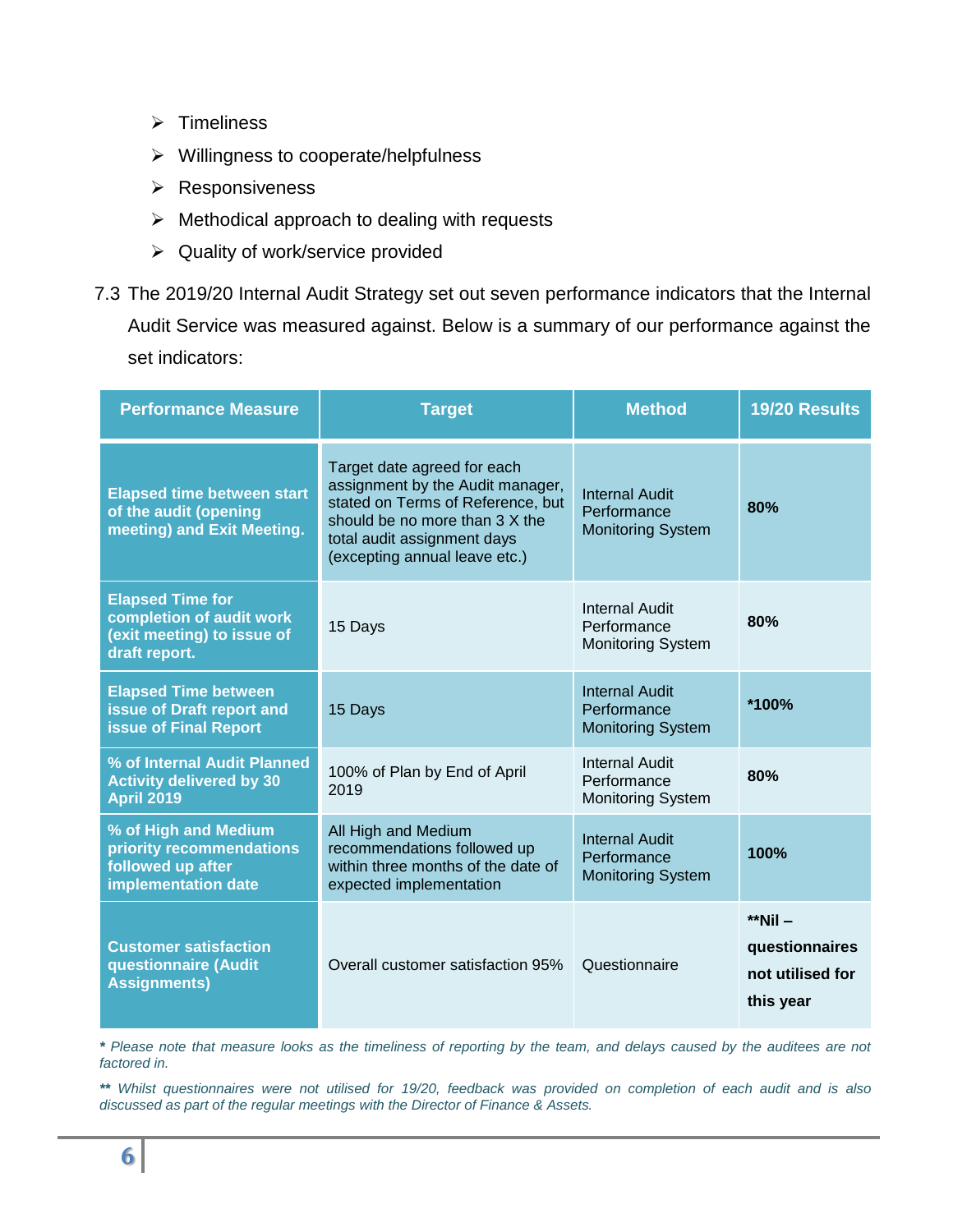It should be noted that due to Covid-19 a number of internal auditors were re-deployed to support the response to the pandemic. As a result two audits were delayed and were not completed within the planned timescales. However these delays were communicated and agreed with the Director of Finance and Assets.

#### *Maggie Gibb*

*Chief Internal Auditor July 2020*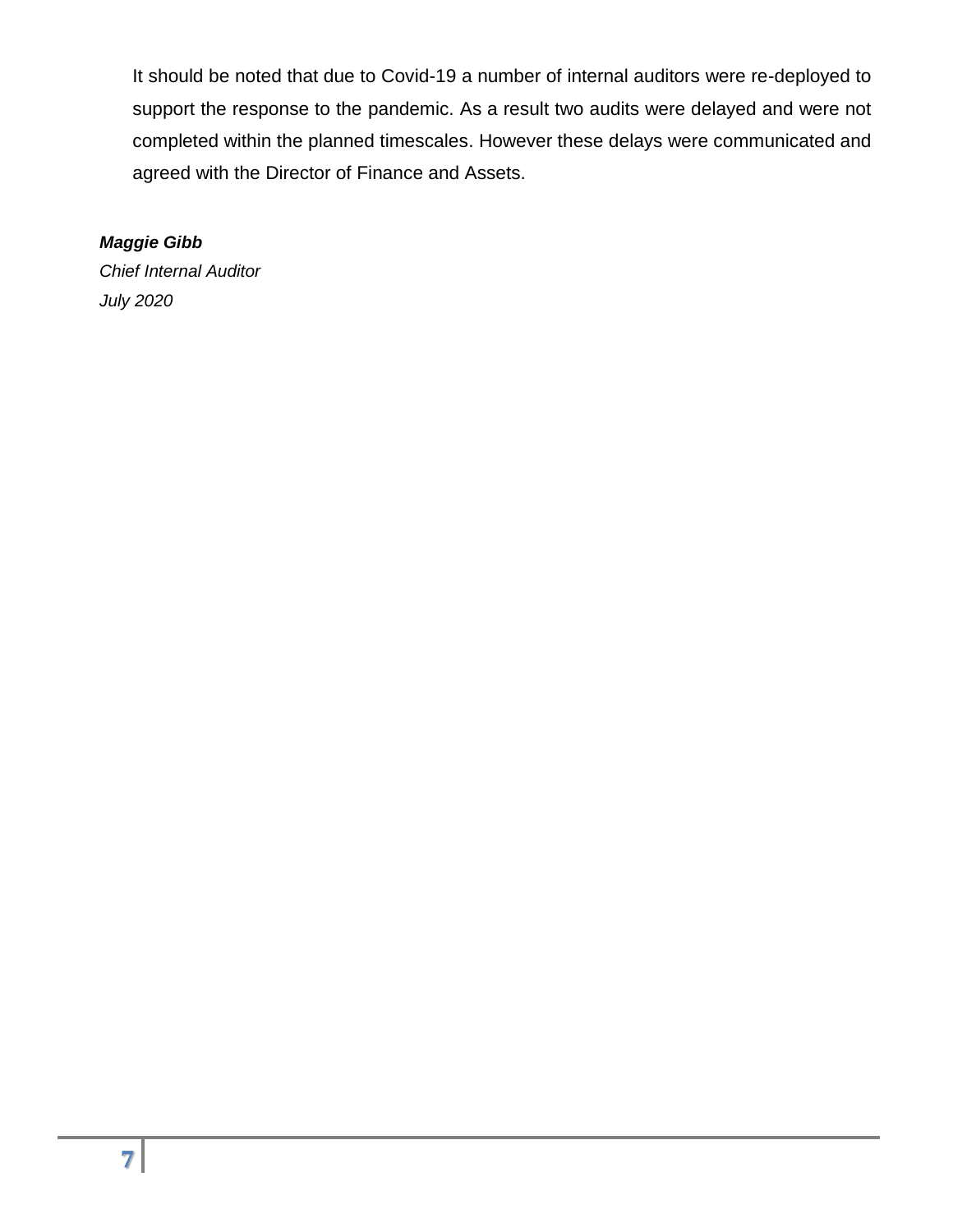### **Appendix 1: Summary of 2019/20 Audits Performed Informing the Annual Opinion**

| <b>Audit</b><br><b>Assignment</b><br>(No. Days)              | <b>Audit</b><br><b>Opinion</b> | No. of<br><b>Audit</b><br><b>Actions by</b><br><b>Priority</b> | <b>Summary of Audit Findings</b>                                                                                                                                                                                                                                                                                                                                                                                                                                                                                                                                                                                                                                                                                                                                                                                                                                                                                                                                                                                                                                                                                                                                                                                                                                                                                                                                                                                                                                                                                                                                                                                                                                                                                                                                                                                                                                                                                                                                                                                                                                                                                                                                                                                                                                                                                                                                                                                                                                    |
|--------------------------------------------------------------|--------------------------------|----------------------------------------------------------------|---------------------------------------------------------------------------------------------------------------------------------------------------------------------------------------------------------------------------------------------------------------------------------------------------------------------------------------------------------------------------------------------------------------------------------------------------------------------------------------------------------------------------------------------------------------------------------------------------------------------------------------------------------------------------------------------------------------------------------------------------------------------------------------------------------------------------------------------------------------------------------------------------------------------------------------------------------------------------------------------------------------------------------------------------------------------------------------------------------------------------------------------------------------------------------------------------------------------------------------------------------------------------------------------------------------------------------------------------------------------------------------------------------------------------------------------------------------------------------------------------------------------------------------------------------------------------------------------------------------------------------------------------------------------------------------------------------------------------------------------------------------------------------------------------------------------------------------------------------------------------------------------------------------------------------------------------------------------------------------------------------------------------------------------------------------------------------------------------------------------------------------------------------------------------------------------------------------------------------------------------------------------------------------------------------------------------------------------------------------------------------------------------------------------------------------------------------------------|
| <b>Core Financial</b><br><b>Controls</b><br><b>(40 Days)</b> | <b>Substantial</b>             | $High = 0$<br>$Median = 0$<br>$Low = 3$                        | 1. : Creditors - Purchase Orders<br>Finding: A list of purchase invoices was obtained from a Purchase Ledger Transaction Report. A sample of 25<br>invoices was tested. Audit noted one instance where a retrospective Purchase Order for £60,000 had been raised<br>inappropriately. This was for a Professional Partner Subscription payment, and as this would have been known about<br>before the payment was made, a purchase order should have been raised beforehand. The Finance Officer monitors<br>and flags instances of invoices without a purchase order. However, there is a small number of recurring retrospective<br>purchase orders which should be escalated.<br>Risk: If purchase orders are raised retrospectively there is a risk that inappropriate purchases may be made and<br>financial commitments are made outside of the Integra system which may lead to budget monitoring being inaccurate.<br>2. Debtors - Reason for raising Credit Notes<br>Finding: Examination of a sample of five credit notes raised between April 2019 and December 2019 found that in one<br>case the reason for raising the credit note was not clear. The reason was recorded on Integra as 'credit for invoice'<br>which did not sufficiently explain why a credit note was raised against the invoice payment. Whilst the value of credit<br>notes is reviewed by the Principal Accountant as part of the Debt Management Control reconciliation, there was no<br>evidence of independent monitoring of each credit note transaction.<br>Risk: If a sufficient and clear reason for raising a credit note is not recorded on Integra, there is a risk that the credit<br>note has been raised inappropriately or in error, leading to financial loss to the Fire Authority.<br>3. Payroll - Voluntary deductions<br>Finding: Examination of a sample of 20 employees paid in December 2019 found the following exceptions:<br>In three cases where a deduction was recorded on the employee's payslip for the Fire Authority's prize draw,<br>$\bullet$<br>there was no prize draw deduction form held on file.<br>In one case where a charity deduction was recorded on the employee's payslip, there was no charity deduction<br>$\bullet$<br>form held on file.<br>Risk: If authorisation to make a deduction from an employee's payslip is not retained on file, there is a risk that a<br>deduction to pay is made without the employee's consent. |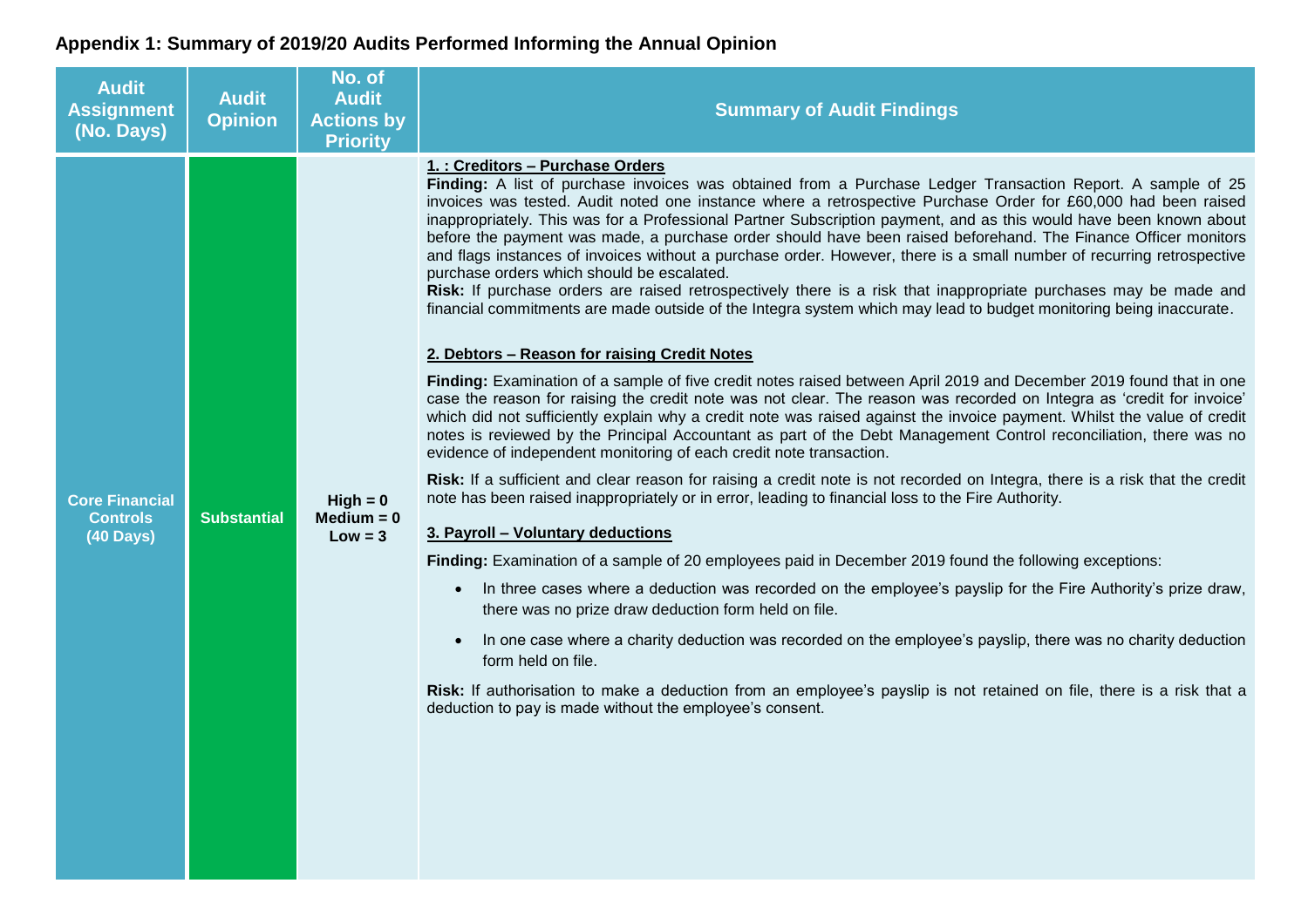| <b>Audit</b><br><b>Assignment</b>       | <b>Audit</b><br><b>Opinion</b>                                                                                             | No. of<br><b>Audit</b><br><b>Actions by</b><br><b>Priority</b>                                            | <b>Summary of Audit Findings</b>                                                                                                                                                                                                                                                                                                                                                                                                                                                                                                                                                                                                                                                            |
|-----------------------------------------|----------------------------------------------------------------------------------------------------------------------------|-----------------------------------------------------------------------------------------------------------|---------------------------------------------------------------------------------------------------------------------------------------------------------------------------------------------------------------------------------------------------------------------------------------------------------------------------------------------------------------------------------------------------------------------------------------------------------------------------------------------------------------------------------------------------------------------------------------------------------------------------------------------------------------------------------------------|
|                                         |                                                                                                                            |                                                                                                           | 1. Corporate Performance Framework - Customer Satisfaction Performance Measure (Medium)                                                                                                                                                                                                                                                                                                                                                                                                                                                                                                                                                                                                     |
|                                         |                                                                                                                            |                                                                                                           | Finding: A review of the Annual Performance Monitor 2018-2019 report showed that for the 'Customer Satisfaction'<br>performance measure, the customer satisfaction results does not give any detail as to why customers are satisfied or<br>dis-satisfied. The annual report also notes that "from this feedback [Customer Satisfaction] it would appear that it is not<br>linked to the time taken by the Service to have an appliance on scene". However, the strategic objective relating to the<br>Customer Satisfaction performance measure is 'to provide a timely and proportionate response to incidents by<br>allocating our assets and resources in relation to risk and demand'. |
|                                         |                                                                                                                            |                                                                                                           | Risk: Given the lack of detail around the customer satisfaction results and its link to the strategic objective and what is<br>stated in the annual report, there is a risk that management cannot make informed decisions that will impact on<br>strategic objectives being achieved.                                                                                                                                                                                                                                                                                                                                                                                                      |
|                                         |                                                                                                                            |                                                                                                           | 2. Corporate Performance Framework - Council Tax Performance Measure (Medium)                                                                                                                                                                                                                                                                                                                                                                                                                                                                                                                                                                                                               |
| <b>Performance</b><br><b>Management</b> |                                                                                                                            | $High = 0$<br>Medium $= 2$<br>$Low = 2$                                                                   | Finding: One of the strategic objectives for the Fire Authority is to 'Offer best value for money to our residents and<br>businesses' and one of the outcome measures against this strategic objective is "Council Tax rates compared with<br>family group and / or other Combined Fire Authorities'.                                                                                                                                                                                                                                                                                                                                                                                       |
|                                         |                                                                                                                            |                                                                                                           | However, HMICFRS report issued in December 2019 states that the Fire Authority 'requires Improvement'. One of the<br>questions asked was 'How efficient is the service at keeping people safe and secure?' and the following was noted by<br><b>HMICFRS:</b>                                                                                                                                                                                                                                                                                                                                                                                                                                |
|                                         | <b>Reasonable</b><br>Tax.<br>informed decisions that will impact on strategic objectives.<br>back to strategic objectives. |                                                                                                           | "We have serious concerns as to whether Buckinghamshire FRS has the resources it needs to meet its foreseeable<br>risk. As a result of the financial position the service finds itself in, it does not have enough operational firefighters to<br>resource its prevention and protection functions and crew the minimum number of fire engines it says it needs."                                                                                                                                                                                                                                                                                                                           |
|                                         |                                                                                                                            |                                                                                                           | Given that the Fire Authority must address the findings in the HMICFRS report to ensure that budget requirements and<br>funding are sustainable in the future, it is no longer an appropriate performance measure that Buckinghamshire and<br>Milton Keynes Fire Authority continues to be the lowest precepting Combined Fire Authority based on Band D Council                                                                                                                                                                                                                                                                                                                            |
|                                         |                                                                                                                            | Risk: By not having appropriate performance measures in place there is a risk that management cannot make |                                                                                                                                                                                                                                                                                                                                                                                                                                                                                                                                                                                                                                                                                             |
|                                         |                                                                                                                            | 3. Corporate Performance Framework – Bucks Fire & Rescue Service (BRFS) Balance Scorecard (Low)           |                                                                                                                                                                                                                                                                                                                                                                                                                                                                                                                                                                                                                                                                                             |
|                                         |                                                                                                                            |                                                                                                           | Finding: The Bucks Fire & Rescue Service (BRFS) Balance Scorecard supplements the Fire Authority's Annual<br>Performance Monitor report and details some of the performance measures from the Corporate Plan and are grouped<br>into the following four quadrants; Prevention, Protection, Response and Finance. It was noted that on the BRFS<br>Balance Scorecard, there are no headings to describe what each quadrant is showing the reader and how it relates                                                                                                                                                                                                                          |
|                                         |                                                                                                                            |                                                                                                           | Risk: If there are no appropriate headings or commentary alongside the balance scorecard, management may not be<br>able to easily identify the link between performance and objectives.                                                                                                                                                                                                                                                                                                                                                                                                                                                                                                     |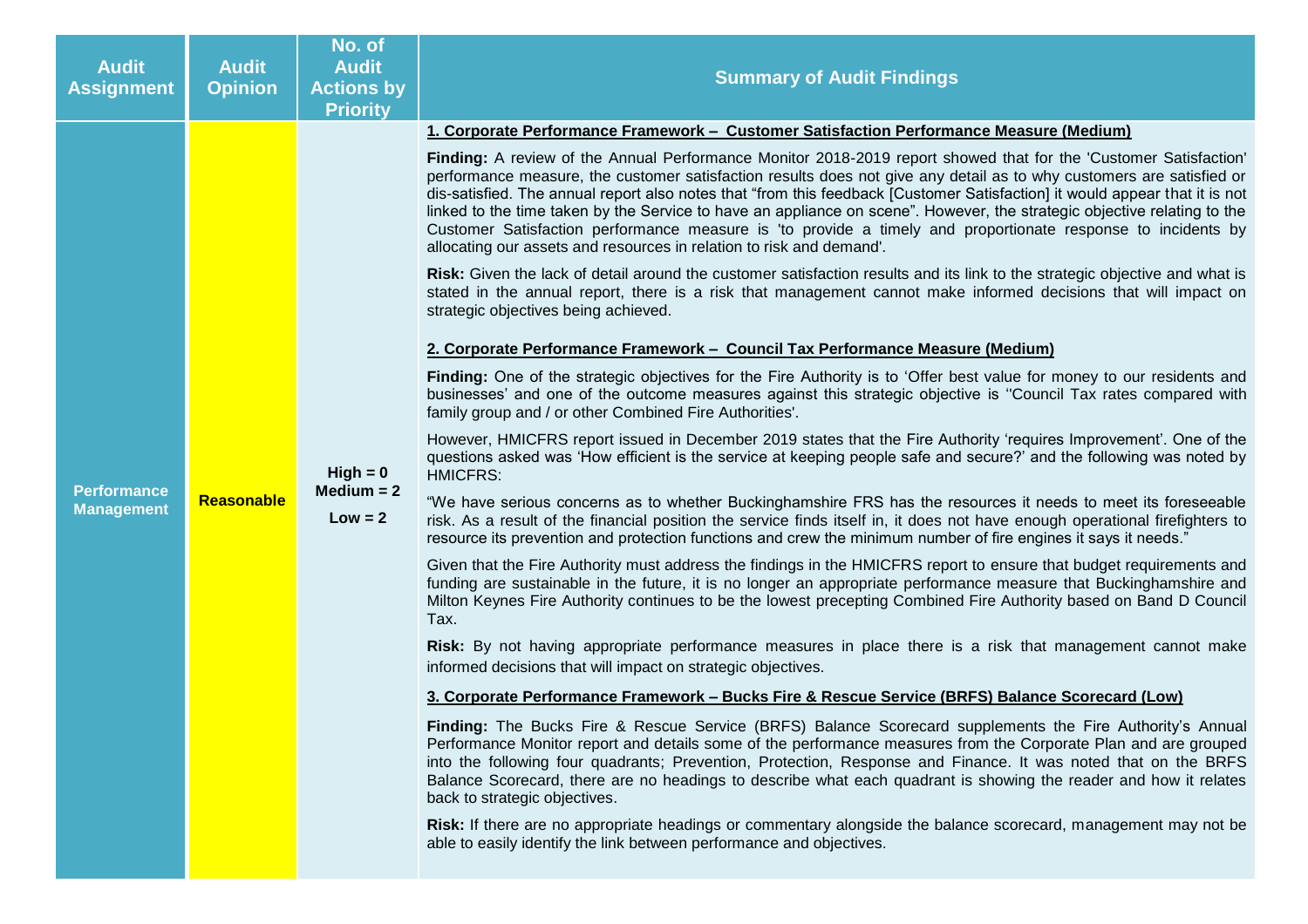| <b>Audit</b><br><b>Assignment</b>                            | <b>Audit</b><br><b>Opinion</b> | No. of<br><b>Audit</b><br><b>Actions by</b><br><b>Priority</b> | <b>Summary of Audit Findings</b>                                                                                                                                                                                                                                                                                                                                                                                                                                                                                                                                                                                                                                                                                                                                                                                                                                                                                                                                                                                                                                                                                                                                                                                                                                                                                                                                                                                                                                                                                                                                                                                                                                                                                                                                                                                                                                                                                                                                                                                                                                                                                                                                                                                                                                                 |
|--------------------------------------------------------------|--------------------------------|----------------------------------------------------------------|----------------------------------------------------------------------------------------------------------------------------------------------------------------------------------------------------------------------------------------------------------------------------------------------------------------------------------------------------------------------------------------------------------------------------------------------------------------------------------------------------------------------------------------------------------------------------------------------------------------------------------------------------------------------------------------------------------------------------------------------------------------------------------------------------------------------------------------------------------------------------------------------------------------------------------------------------------------------------------------------------------------------------------------------------------------------------------------------------------------------------------------------------------------------------------------------------------------------------------------------------------------------------------------------------------------------------------------------------------------------------------------------------------------------------------------------------------------------------------------------------------------------------------------------------------------------------------------------------------------------------------------------------------------------------------------------------------------------------------------------------------------------------------------------------------------------------------------------------------------------------------------------------------------------------------------------------------------------------------------------------------------------------------------------------------------------------------------------------------------------------------------------------------------------------------------------------------------------------------------------------------------------------------|
| <b>Performance</b><br><b>Management</b>                      | Reasonable                     | $High = 0$<br>Medium $= 2$<br>$Low = 2$                        | 4. Risk and Performance Management - Risk Management Policy (Low)<br>Finding: The Risk Management Policy was last updated in 2015 and was approved by the Executive Committee on 18<br>March 2015. It is noted on the policy that it was due to be reviewed January 2018. However, the policy has yet to be<br>reviewed.<br>Risk: If there is an out of date Risk Management Policy, there is a risk that the risk management processes are not<br>effective to ensure performance meets strategic objectives.                                                                                                                                                                                                                                                                                                                                                                                                                                                                                                                                                                                                                                                                                                                                                                                                                                                                                                                                                                                                                                                                                                                                                                                                                                                                                                                                                                                                                                                                                                                                                                                                                                                                                                                                                                   |
| <b>Cyber Security</b>                                        | Reasonable                     | $High = 0$<br>$Median = 2$<br>$Low = 1$                        | 1. Role profiles and tidying up of current access permissions (Medium)<br>Finding: Role profiles have not been identified and are therefore not in use. We note that access rights have been<br>created and some users have additional privileges granted after the initial user permissions have been created. User<br>profiles therefore need to be reviewed to ensure that there is a business need for all users to access the systems and<br>date they have been granted, however this has not been completed.<br>Risk: This increases the risk of unauthorised access being granted as there is no set profile structure, which could<br>result in users having access to data they are not entitled to view.<br>2. Training and the measurement of its effectiveness (Medium)<br>Finding: At the time of the audit, 92.3% of all staff had completed mandatory e-Learning security training "Protecting<br>Information". This training is provided as part of the user induction process.<br>All training materials and relevant topic updates are added to the Intranet, however there is not a standard cyber<br>security refresher course, and no mock phishing attacks are completed to test the effectiveness of induction training<br>and user awareness.<br>Risk: This increases the risk of users not being aware of, or accountable for inappropriate use of the Authority's<br>devices, which could result in a cyber-attack or data breach occurring.<br>3. Contract management with Updata (Low)<br>Finding: The network is managed by Updata with support from the Authority. The Operational Process document<br>agreed with Updata sets out target response times, and states that monthly service performance reports will be sent to<br>the Authority on the 10 <sup>th</sup> working day of the calendar month. The reports should include incidents raised, analysis of<br>resolution categories, time to fix, performance to SLA and service availability. These reports are not provided by<br>Updata.<br>Risk: There is an increased risk that Updata are not effectively delivering against their SLA targets, and this may not<br>be identified. There is also a risk that the overall high level monitoring of network issues is not identified. |
| <b>Budget</b><br><b>Monitoring and</b><br><b>Forecasting</b> | <b>Substantial</b>             | $High = 0$<br>$Median = 0$<br>$Low = 0$                        | All control areas reviewed were found to be adequate and no recommendations were raised as a sound system of<br>internal control designed to achieve objectives and minimise risk was found to be in place and operating effectively.                                                                                                                                                                                                                                                                                                                                                                                                                                                                                                                                                                                                                                                                                                                                                                                                                                                                                                                                                                                                                                                                                                                                                                                                                                                                                                                                                                                                                                                                                                                                                                                                                                                                                                                                                                                                                                                                                                                                                                                                                                            |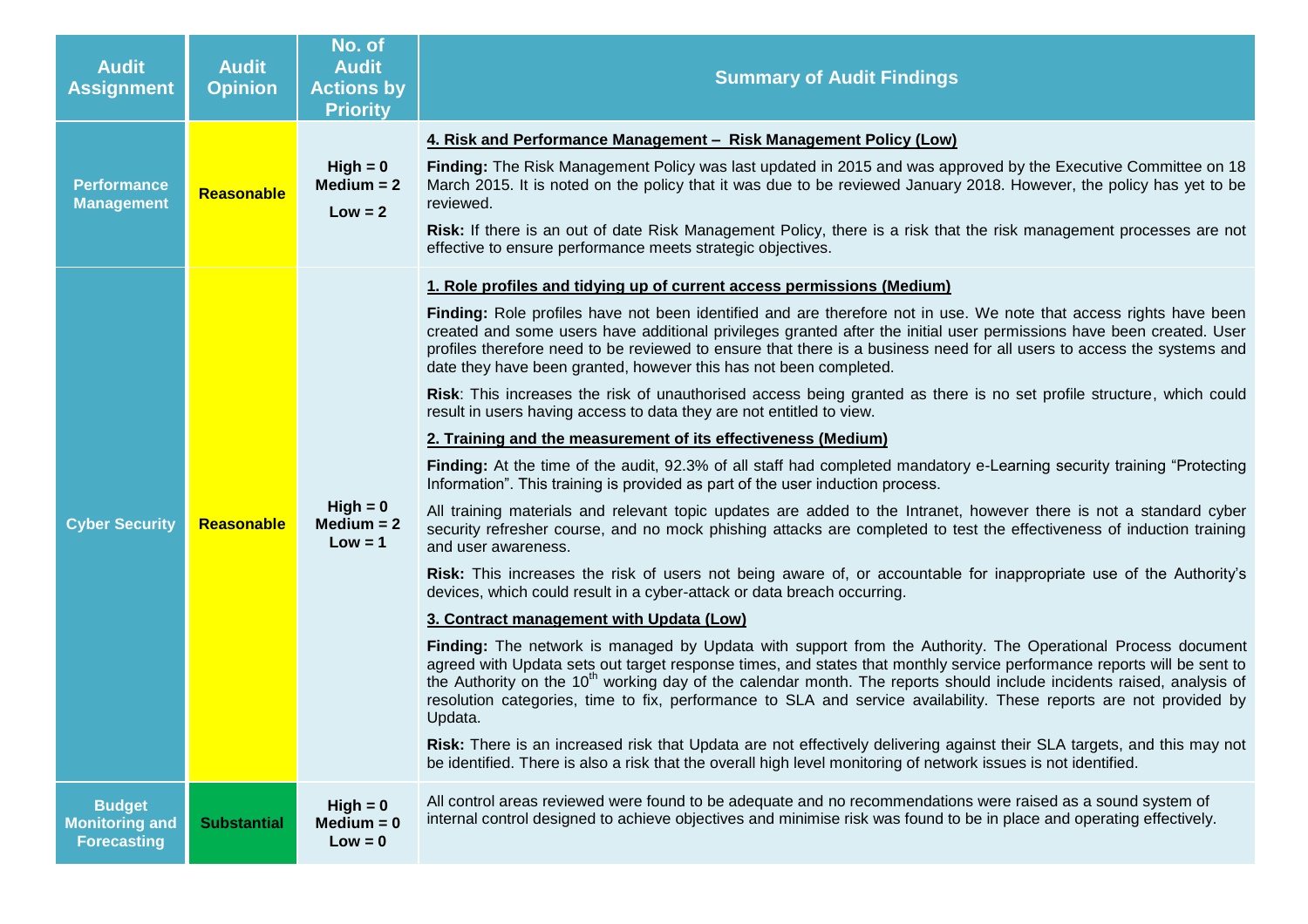

*\* This is a summary status of all audit recommendations raised from 2017/18 to date.*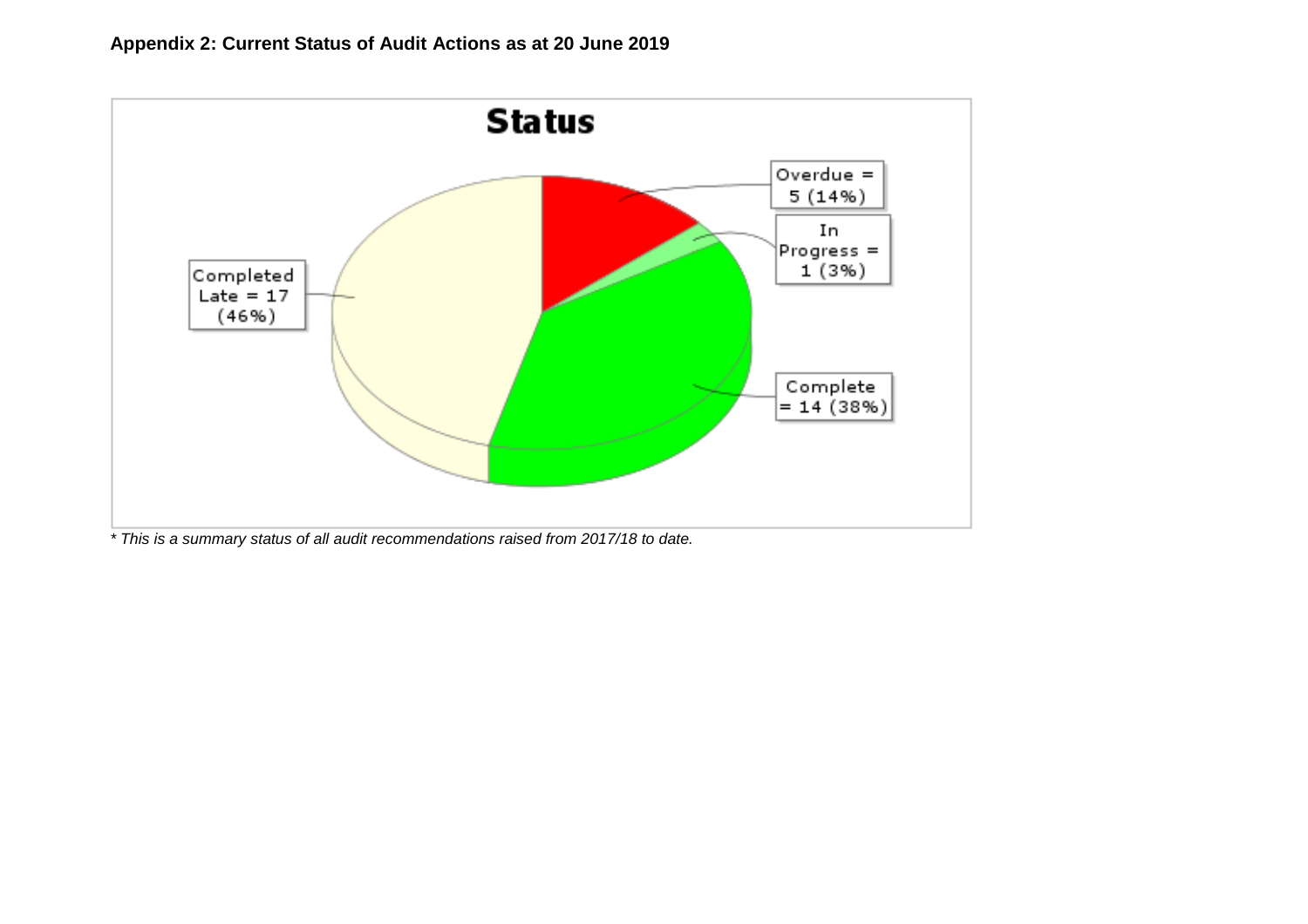### **Detailed Description of Overdue Audit Actions as at 20 June 2019**

| <b>Title</b>                                                                                                  | <b>Priority</b>                  | <b>Due</b><br><b>Date</b> | <b>Description</b>                                                                                                                                                                                                                                                                                                                                                                                                                                                                                                                                                                                                                                                                                                                                                                                                                                                                                                                                                                                                                                                                                                                                                                                                                                                                                                                                                                                                                                                                                                                                                                                                                                                                                                                                                                                                                                                                                                                                            | <b>Latest Note</b>                                                                                                                                                                                                                                                                                                                                                                                                                                                                                                                       |
|---------------------------------------------------------------------------------------------------------------|----------------------------------|---------------------------|---------------------------------------------------------------------------------------------------------------------------------------------------------------------------------------------------------------------------------------------------------------------------------------------------------------------------------------------------------------------------------------------------------------------------------------------------------------------------------------------------------------------------------------------------------------------------------------------------------------------------------------------------------------------------------------------------------------------------------------------------------------------------------------------------------------------------------------------------------------------------------------------------------------------------------------------------------------------------------------------------------------------------------------------------------------------------------------------------------------------------------------------------------------------------------------------------------------------------------------------------------------------------------------------------------------------------------------------------------------------------------------------------------------------------------------------------------------------------------------------------------------------------------------------------------------------------------------------------------------------------------------------------------------------------------------------------------------------------------------------------------------------------------------------------------------------------------------------------------------------------------------------------------------------------------------------------------------|------------------------------------------------------------------------------------------------------------------------------------------------------------------------------------------------------------------------------------------------------------------------------------------------------------------------------------------------------------------------------------------------------------------------------------------------------------------------------------------------------------------------------------------|
| <b>Fleet</b><br><b>Management (1a</b><br>& b) Tranman<br><b>Review</b>                                        | <b>Medium</b><br><b>Priority</b> | $31 -$<br>Aug-<br>2017    | <b>Finding</b><br>In discussion with the Fleet Manager it was confirmed that the latest Tranman<br>training was delivered circa. December 2015 through a one day training event. This<br>training event covered a large amount of materials in a short period of time and<br>meant that a number of key topics were not covered in their entirety or in sufficient<br>detail to fully absorbed the information to the required standard.<br>Since the training was delivered there have also been a number of staff changes,<br>resulting in three members of staff, from a five person team who use the Tranman<br>system, never being taught the full system and how to use the software from the<br>software provider. This has led to potential under-utilisation of the software and<br>some inconsistencies in the use of the system potentially compromising data<br>integrity and alignment of processes.<br>In addition it was noted that there are current reporting issues through the Crystal<br>Reporting function, which added to the potential inconsistencies in the use of the<br>system means reporting functions cannot be fully relied upon to provide up to date<br>and valid information to base decisions upon. Audit acknowledges that the reporting<br>issue is currently being investigated by Tranman.<br><b>Risk</b><br>Where training is not provided on a periodic basis, staff may adopted inappropriate,<br>ineffective, and / or out dated working practices.<br><b>Action</b><br>1a) Tranman to carry out a review of the current system and its utilisation and offer<br>options for further utilisation of the current system, available 'upgrades' and system<br>improvements. This information can then be analysed to ascertain the most<br>appropriate action.<br>1b) Identify training requirements, system improvements and possible upgrades for<br>implementation in 2018/19 (depending on funding requirements). | Update from J. Finden, Fleet Manager (June<br>$2020$ :<br>The situation with the fleet management<br>system is still as in the previous update, but I<br>can confirm the contract has recently been<br>signed and an order raised for the upgrade.<br>I have had the initial contact from the<br>Tranman project leader who informed me<br>that our upgrade is now on their calendar and<br>will contact me when they are ready for more<br>information from us. The initial estimate is the<br>project should be underway in September. |
| <b>BMKFA 1718</b><br><b>1830 Property</b><br><b>Management (1)</b><br><b>Red Kite</b><br><b>Functionality</b> | Low<br><b>Priority</b>           | $31$ -Mar-<br>2020        | <b>Finding</b><br>Review of 10 Reactive Works jobs on Red Kite, identified two red rated jobs which were<br>closed within 24 hours of the job being open, this cannot confirm whether it was made<br>operationally safe within the four hour timeframe. There were also two Amber Rated jobs,<br>one of which was closed within 72 Hours and the other 144 hours.<br><b>Risk</b><br>Where the Authority are unable to hold record events as they become operationally safe,<br>there is a lack of information available to confirm whether these internal targets are being<br>consistently met.<br><b>Action</b><br>As part of the latter phase of the BASI project it is intended to review the current asset<br>management systems utilised by the Authority, part of this review will examine the case for<br>improving the functionality of existing systems working with the suppliers to develop them<br>accordingly. This work is currently scheduled for early 2019.                                                                                                                                                                                                                                                                                                                                                                                                                                                                                                                                                                                                                                                                                                                                                                                                                                                                                                                                                                                 | Update from Gordon Wylie, Property<br>Manager (June 2020):<br>There is no further progress since my last<br>update. Covid 19 has effected what is<br>essential and non-essential in terms of<br>workloads. I do not see us returning to this<br>until early 2021.                                                                                                                                                                                                                                                                        |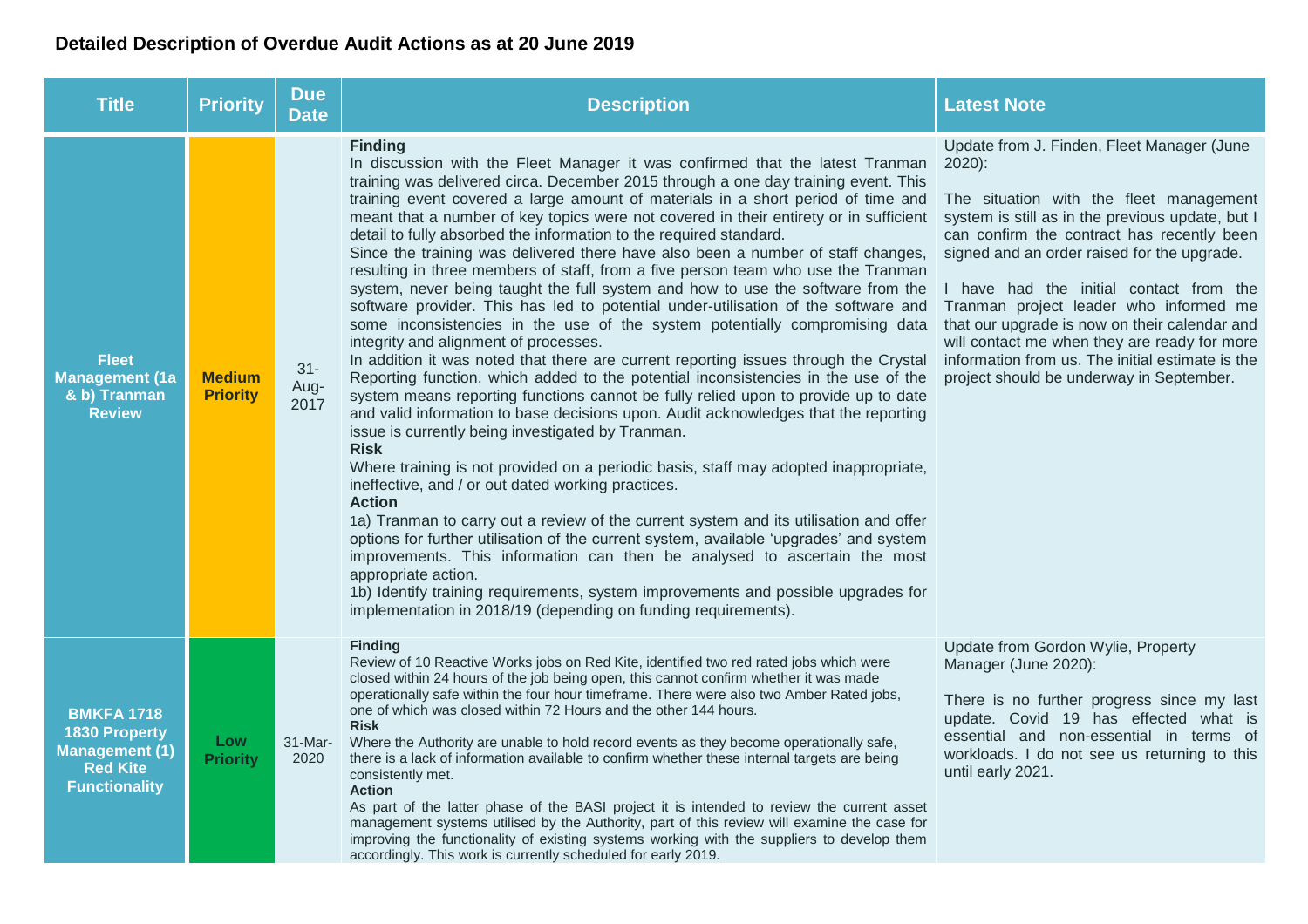| <b>Title</b>                                                                                    | <b>Priority</b>                  | <b>Due</b><br><b>Date</b> | <b>Description</b>                                                                                                                                                                                                                                                                                                                                                                                                                                                                                                                                                                                                                                                                                                                                                                                                                                                                                                                                                                                                                                                                                                                                                                                                                                                                                                                                                                                                                                                                                                                                                                                                                                                                                                                                                                                                                                                                                                                                                                                                                                                                                                                                                                                                                                                                                                                                                                                                                                                                                                                                                                                                                                                                                                                                                                                                                       | <b>Latest Note</b>                                                                                                                                                                                                                                                                                                                       |
|-------------------------------------------------------------------------------------------------|----------------------------------|---------------------------|------------------------------------------------------------------------------------------------------------------------------------------------------------------------------------------------------------------------------------------------------------------------------------------------------------------------------------------------------------------------------------------------------------------------------------------------------------------------------------------------------------------------------------------------------------------------------------------------------------------------------------------------------------------------------------------------------------------------------------------------------------------------------------------------------------------------------------------------------------------------------------------------------------------------------------------------------------------------------------------------------------------------------------------------------------------------------------------------------------------------------------------------------------------------------------------------------------------------------------------------------------------------------------------------------------------------------------------------------------------------------------------------------------------------------------------------------------------------------------------------------------------------------------------------------------------------------------------------------------------------------------------------------------------------------------------------------------------------------------------------------------------------------------------------------------------------------------------------------------------------------------------------------------------------------------------------------------------------------------------------------------------------------------------------------------------------------------------------------------------------------------------------------------------------------------------------------------------------------------------------------------------------------------------------------------------------------------------------------------------------------------------------------------------------------------------------------------------------------------------------------------------------------------------------------------------------------------------------------------------------------------------------------------------------------------------------------------------------------------------------------------------------------------------------------------------------------------------|------------------------------------------------------------------------------------------------------------------------------------------------------------------------------------------------------------------------------------------------------------------------------------------------------------------------------------------|
| <b>BMKFA 1819</b><br>1947 Project<br><b>Management</b><br>BLH (2) The Hub<br><b>Performance</b> | <b>Medium</b><br><b>Priority</b> | $31-Oct$ -<br>2019        | <b>Finding</b><br>During the Audit it was confirmed that the HUB have had difficulties with technical<br>support; which has had an impact of the timeliness of design work, changes or<br>updates and which in turn has led to delays in providing information that is required<br>by Kingerlee - the construction firm. The Quantity Surveyor maintains a schedule of<br>delays caused by the HUB and the associated costs. It was confirmed that any<br>financial implications that arise as a result of the HUB's poor performance could<br>potentially be recoverable. However Audit found that whilst these potentially<br>recoverable costs are reflected in the Budget Monitoring Financial Statements, they<br>are not separately identified as attributable to any party as this will be the subject of<br>negotiation between all parties depending on final outcomes at the conclusion of<br>construction. The risk of HUB poor performance has been recorded in the risk<br>register.<br>It was confirmed that the Director for the HUB Professional Services has been<br>made aware of potentially recoverable costs and the issues that were causing poor<br>performance have been addressed.<br><b>Risk</b><br>Where the impact of poor performance is not completely and accurately reflected in<br>the budget and/or risk register, this may lead to project overspend as the budget will<br>not be forecasting all expected costs.<br><b>Action</b><br>The necessary actions to deal with potential financial loss arising from delays on the<br>part of HUB have already been addressed during 2018 and a significant<br>improvement has been seen. The current delay in the construction programme (5-6<br>weeks) has not altered for some months.<br>Both the HUB and Kingerlee have a responsibility to mitigate any delay as much as<br>possible and with some 8 months of construction still to take place at the time of<br>writing (Feb 2019) they must both maintain the opportunity to do so.<br>Only at post construction and during the period when the final account will be<br>negotiated and agreed, will any financial loss due to delays or failures be attributed.<br>The Director of HUB's parent company (Integral UK Ltd) has been in discussions<br>with both DFA and Property Manager and he is well aware of the potential claim the<br>Authority may have in due course.<br>The financial statements produced by the QS do show all costs (i.e. worst case) but<br>do not at this stage set out which potentially claimable costs are attributable to<br>which parties.<br>The Authority's officers will continue to maintain dialogue with senior<br>representatives at both the HUB and Kingerlee over any potential situation (either<br>worsening or improving) that may lead to a claim. | Update from Mark Hemming, Director of<br>Finance and Assets (June 2020):<br>Although practical completion of the building<br>was achieved on 7 May 2020, there are still a<br>number of matters outstanding before the<br>final account can be agreed. It is anticipated<br>that this will take place in the latter part of the<br>year. |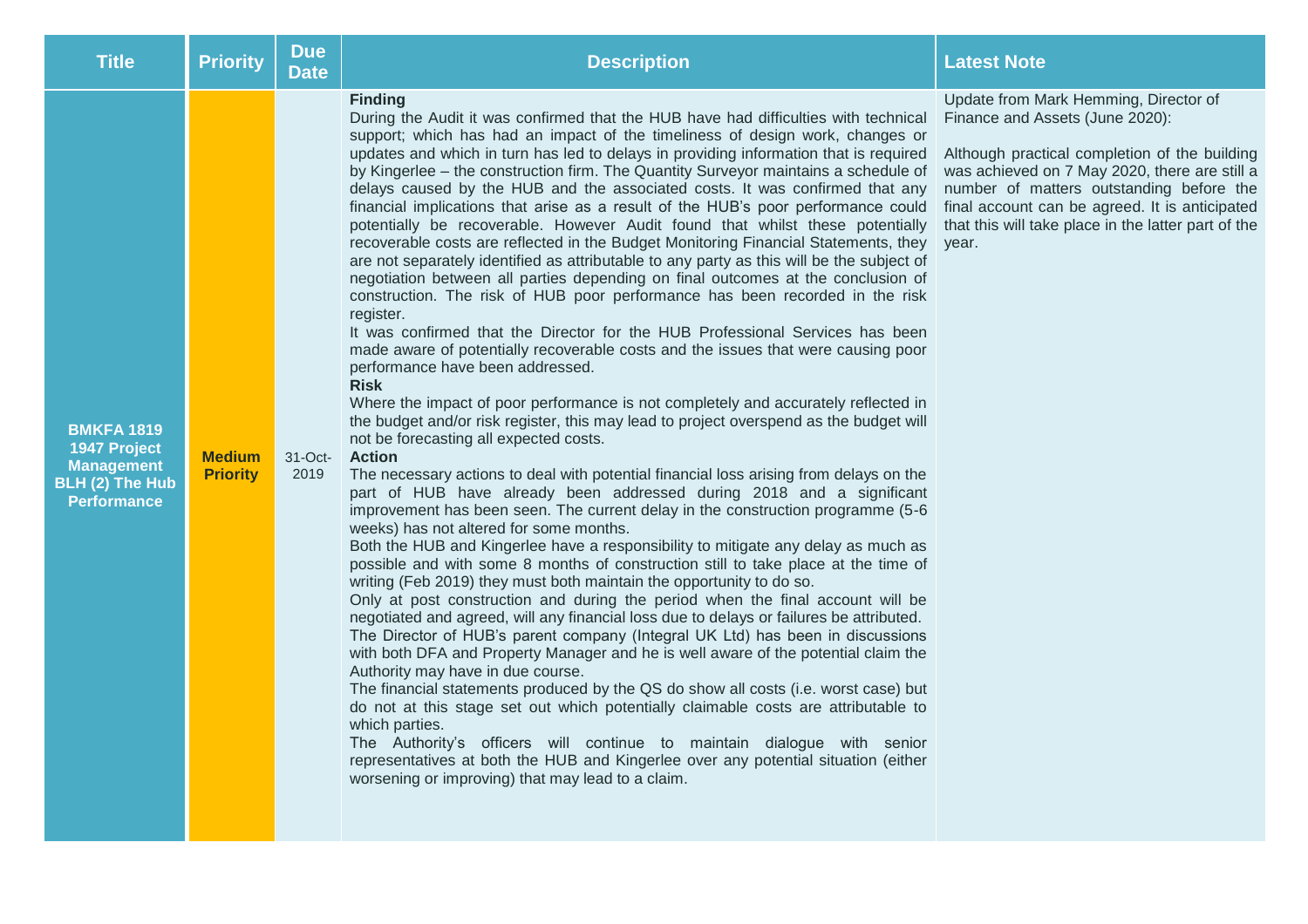| <b>Title</b>                                                                                                             | <b>Priority</b>                  | <b>Due</b><br><b>Date</b> | <b>Description</b>                                                                                                                                                                                                                                                                                                                                                                                                                                                                                                                                                                                                                                                                                                                                                                                                                                                                                                                                                                                                                                                                                                                                                                                                                                                                                                                                                                                                                                                                                                                                                                                                                                                                                                                                                                                                                                                                                                                                                                                                    | <b>Latest Note</b>                                                                                                                                                                                                                                                                                                                                                                                                                                                                                                                                                                                                                                                                                                                                                                                                                                                                                                                                                                                                                                                   |
|--------------------------------------------------------------------------------------------------------------------------|----------------------------------|---------------------------|-----------------------------------------------------------------------------------------------------------------------------------------------------------------------------------------------------------------------------------------------------------------------------------------------------------------------------------------------------------------------------------------------------------------------------------------------------------------------------------------------------------------------------------------------------------------------------------------------------------------------------------------------------------------------------------------------------------------------------------------------------------------------------------------------------------------------------------------------------------------------------------------------------------------------------------------------------------------------------------------------------------------------------------------------------------------------------------------------------------------------------------------------------------------------------------------------------------------------------------------------------------------------------------------------------------------------------------------------------------------------------------------------------------------------------------------------------------------------------------------------------------------------------------------------------------------------------------------------------------------------------------------------------------------------------------------------------------------------------------------------------------------------------------------------------------------------------------------------------------------------------------------------------------------------------------------------------------------------------------------------------------------------|----------------------------------------------------------------------------------------------------------------------------------------------------------------------------------------------------------------------------------------------------------------------------------------------------------------------------------------------------------------------------------------------------------------------------------------------------------------------------------------------------------------------------------------------------------------------------------------------------------------------------------------------------------------------------------------------------------------------------------------------------------------------------------------------------------------------------------------------------------------------------------------------------------------------------------------------------------------------------------------------------------------------------------------------------------------------|
| <b>BMKFA 1819</b><br><b>1948 Stores (2)</b><br><b>Asset Review</b>                                                       | <b>High</b><br><b>Priority</b>   | 31-<br>Dec-<br>2019       | <b>Finding</b><br>Staff are required to undertake regular asset checks. The frequency of these<br>inventory checks are dependent on the type of items, with this being determined by<br>the PIT Number each asset is assigned. When the staff check the assets, a device<br>would be used to scan the tag label of each asset to show that the asset has been<br>located and checked. Once the staff have scanned the item, evidence of this scan is<br>registered automatically on Red Kite. During these inventory checks the staff will<br>declare if they have found the asset and if it is inadequate or faulty.<br>A sample of ten items was selected randomly from the Red Kite system. These<br>were tested to see if the items had been checked in accordance with the frequency<br>required. In two cases the location of the items was not found and the item had not<br>been checked as a result.<br><b>Risk</b><br>Where assets are not checked on a regular basis, there is a risk that faulty or<br>inadequate items are being held and used by staff members.<br><b>Action</b><br>Inventory checks should be reviewed by the Asset Management Systems Officer.<br>Where the inventory checks have not been undertaken on a consistent basis, this<br>will be followed up with staff.                                                                                                                                                                                                                                                                                                                                                                                                                                                                                                                                                                                                                                                                                                                  | Update from Maria Darrell, Asset<br>Management and Equipment Manager (June<br>$2020$ :<br>This action will be dependent on when we<br>employ someone to carry out the actions<br>required. I think we should set a review date<br>for this for the 31st September if you are<br>agreeable.                                                                                                                                                                                                                                                                                                                                                                                                                                                                                                                                                                                                                                                                                                                                                                           |
| <b>BMKFA 1920</b><br>2021 Cyber<br><b>Security (2)</b><br><b>Training and the</b><br>measurement of<br>its effectiveness | <b>Medium</b><br><b>Priority</b> | 31-Mar-<br>2020           | Finding:<br>At the time of the audit, 92.3% of all staff had completed mandatory e-Learning security<br>training "Protecting Information". This training is provided as part of the user induction<br>process.<br>All training materials and relevant topic updates are added to the Intranet, however there is<br>not a standard cyber security refresher course, and no mock phishing attacks are completed<br>to test the effectiveness of induction training and user awareness.<br>We recommend that an annual refresher training course/package is completed and rolled out<br>to all users to ensure that they are kept up to date with the most recent guidance.<br>Mock phishing attacks should be scheduled on a rotational basis to establish the<br>effectiveness of training and user awareness.<br><b>Risk:</b><br>This increases the risk of users not being aware of, or accountable for inappropriate use of<br>the Authority's devices, which could result in a cyber-attack or data breach occurring.<br><b>Action:</b><br>The "Responsible for Information" general user is completed by all new starters and bi-<br>annually by all employees via the HEAT package (an online training facility). It replaced the<br>"Protecting Information" training. HEAT sends out reminders when the refresher training is<br>due.<br>It is proposed to maintain the refresher training as bi-annual (rather than annually as<br>suggested). We are in discussion with BCC Audit for suggested mock phishing providers.<br>We have identified a free cyber training package from the National Cyber Security Centre<br>https://www.ncsc.gov.uk/training/top-tips-for-staff-web/story_html5.html<br>It is proposed to roll this out via HEAT with refreshers on a bi-annual basis by 31 March 2020<br>After the free training session provided by the South East Regional Organised Crime Unit to<br>SMB on 1 October 2018 it was agreed that its free training offer for lower tier would be rolled<br>out. | Update from Gerry Barry,<br>Information<br>Governance and Compliance Manager (June<br>$2020$ :<br>We have recently moved to a new "Heat"<br>online training facility. All employees will<br>complete "Responsible for Information" bi-<br>annually and the National Cyber Security<br>Centre's "Top tips for staff" cyber security<br>training alternate years. Having investigated<br>mock phishing attacks I find there are<br>inconclusive<br>benefits.<br>The<br>then<br>Buckinghamshire County Council audit team<br>were unable to provide me with details of the<br>supplier / process they used for mock<br>phishing attacks.<br>The training offered by the SEROCU was<br>arranged for Spring 2020 and had to be<br>cancelled<br>owing to the coronavirus<br>pandemic. This will be rescheduled at a<br>future date. Additional InfoSec training is<br>delivered by the Information Governance &<br>Compliance Manager as part of Watch and<br>Crew Manager development and also ad hoc<br>training to individuals and teams to address<br>specific issues. |